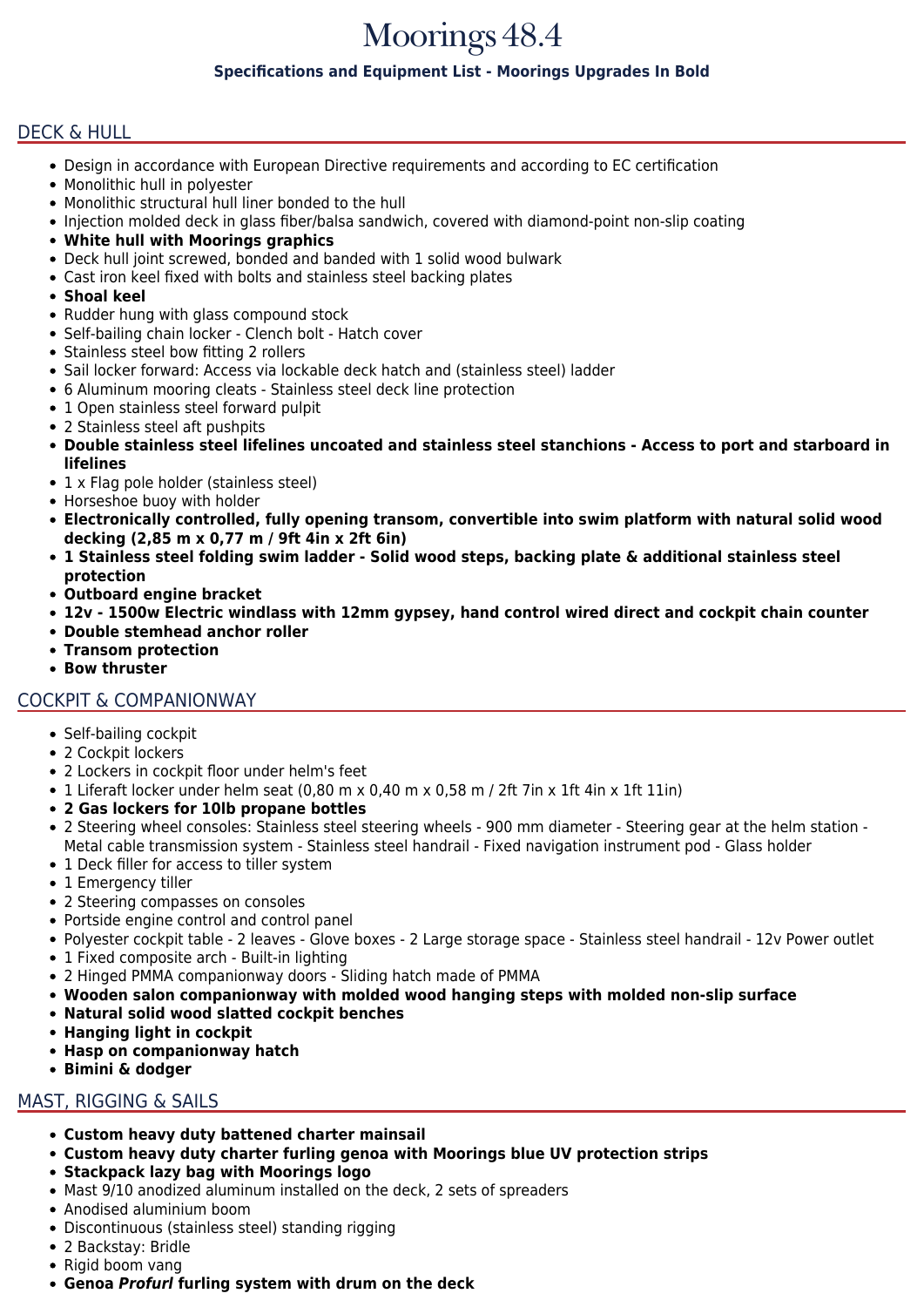- 2 Stand Up blocks on mainsheet arch
- 2 Genoa tracks with piston adjusted traveller cars
- 2 Genoa sheet return blocks
- Rigging run back to cockpit (except boom topping lift)
- Complete running rigging: Main halyard, Genoa halyard with clutch on mast and cleat, Boom topping lift with cleat on mast, Mainsheet, 2 Genoa sheets 2 Reefing lines
- 2 Self-tailing genoa sheet winches (H60.2 STC)
- **2 Self-tailing halyard winches (1 electric) -- (H46.2 STC)**
- 2 Aluminum winch handles
- 2 Winch handle holders
- 8 Line stoppers
- **Alloy sheaves & gooseneck bushing**
- **Protection guard on steaming light**
- **Windex wind vane**

### SALOON/INTERIOR

#### **Light satin oak interior**

- Parquet type laminated floors
- Salon Headroom: 1,98 m / 6ft 6in
- U-shaped salon seating and additional bench with backrest in double density foam
- Salon table in 1 piece Varnished wood top with inlay Aluminum legs
- Mirror on bulkhead
- Cupboard units Cubby hole lockers and storage along the hull Storage under bench seats
- 2 Panoramic deck house windows with concertina blinds
- 2 Hull portholes
- 2 Opening portholes on coaming in side windows
- Shelves with stainless steel fiddles
- 3 flush deck hatches
- **Taupe interior padding**
- **Faux leather saloon cushions**
- **Saloon table converts to a double berth**
- **Wine bottle holder below floor**
- **Mosquito screens for portlights**

#### **GALLEY**

- Galley Headroom: 1.98 m / 6ft 6in
- U-shaped galley
- Compact grey laminated worktop
- 1 Stainless steel sink 2 rectangular basins 1 Mixer tap cold water / hot water, under pressure
- 1 x 12v 130 L refrigerator / 34 US Gal, front opening
- **1 x 12v 100 L ice box / 26 US Gal, with freezer section, top opening**
- Fitted cupboards and closed cubbyholes (Shelving, Garbage bin)
- 1 Base cabinet: 1 Drawer 2 shelves
- Storage space along the hull
- 2 Opening ports on coaming on side windows
- **1 Gas stove 3 burners Stainless steel oven on gimbal mountings Stainless steel protection handrail**
- **Propane solenoid valve**

## ENGINE & CONTROLS

- *Yanmar* **4JH80 -- 80 hp common rail diesel engine with sail drive**
- 1 Rotomoulded diesel tank 200 L / 53 US Gal (under port aft berth) Electronic gauge Low level alarm 1 Deck filler
- Engine control Control panel in cockpit
- Engine compartment: Soundproofing foam Ventilation: 1 air intake and 1 air outlet
- 1 Alternator 12v / 125 Amp
- Filters: Sea water Diesel Water separator
- Fixed three blade propeller
- 1 Engine access through companionway (opening with 2 gas pistons) 2 Engine access through aft cabins
- **6kw Onan generator with seawater diesel and racor filter**

## PLUMBING INSTALLATION

- 1 Rotomolded freshwater tank (370L / 98 USgal forward cabin) 1 deck filler
- **Additional 330L / 87USgal water tank**
- Waterpressure system Expansion tank Inline filter
- *Quick* **40 L / 11 Gal Water Heater**
- Automated shower drains
- 1 Electric bilge pump 1 Manual bilge pump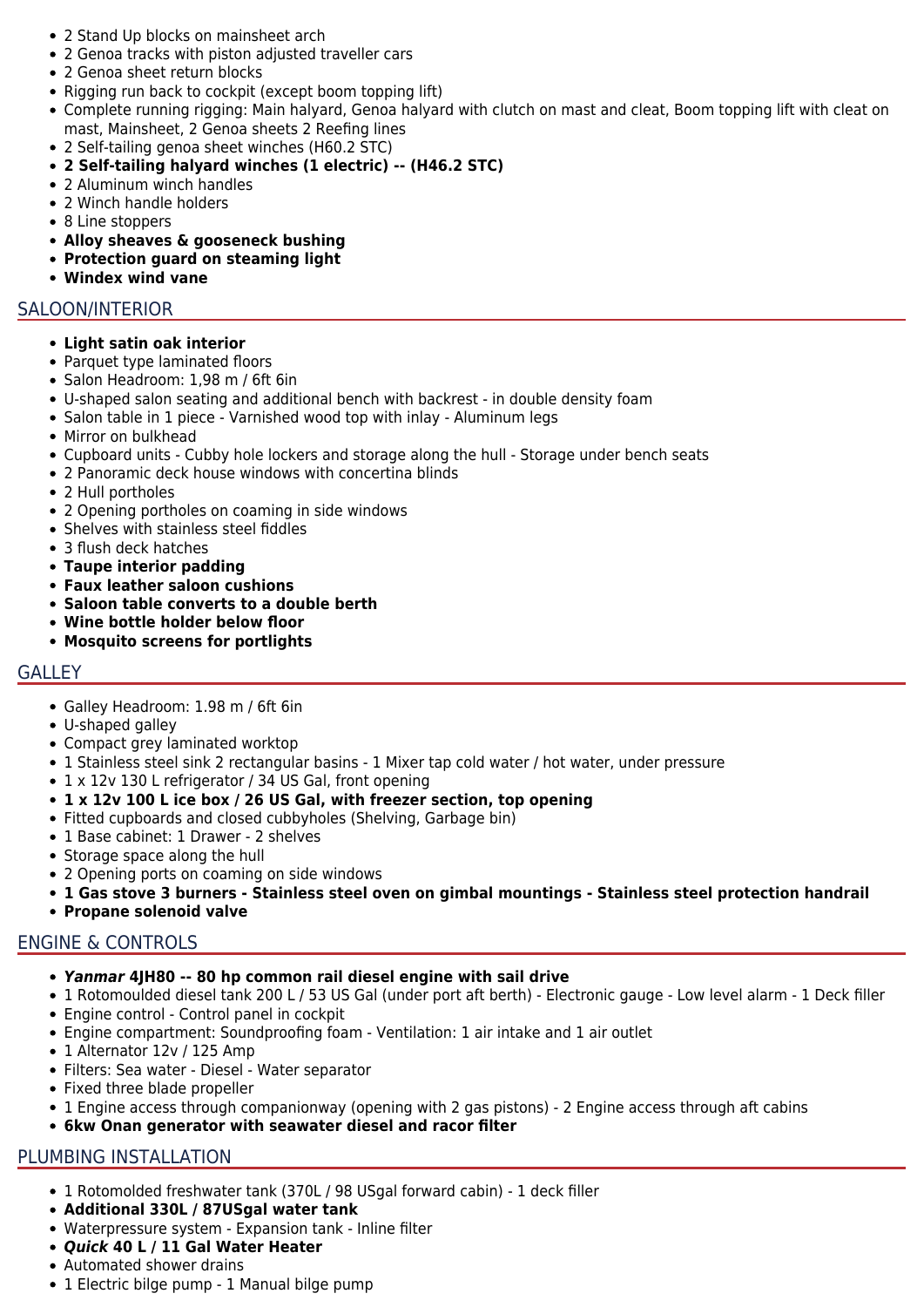- 1 Electric ice box drain pump
- **Hot & cold water shower in cockpit**

#### ELECTRICAL INSTALLATION

- 12v circuit for house and engine systems, 12v plugs at nav station, 110/220v plugs in each cabin, saloon, chart table and galley
- 12v Electrical panel (Fuses Voltmeter Water gauge Fuel gauge Battery warning Fuel warning Water warning)
- 1 x 12 v Power outlet
- 2 Fixed shore power cables
- **LED navigation and anchoring lights**
- Wire runs for optional cables
- 1 x 110ah Lead acid engine battery
- **House battery bank -- 4 Dryfit gel batteries**
- 110v or 220v circuit shore-power outlets distributor
- **LED lights throughout**
- **Fans in saloon and all cabins**
- **2 x USB ports in each cabin**
- *Fusion* **700i Radio / Mp3 player + 2 interior speakers + 2 cockpit speakers**
- **Battery charger 60amp**
- **12" Multifunction touchscreen display in cockpit with fixed pod (WIFI enabled)**
- **1 x Tridata**
- **1 x Autopilot control head**
- **Hydraulic linear drive autopilot**
- **Depth sounder & anomometer windvane**
- **VHF with AIS (receiving only)**
- **Air conditioning**
- **TV/DVD and bracket in the saloon**
- **Moorings marine smarthub (wifi via cellular network and stored local content)**

#### NAVIGATION CONSOLE

- Chart table storage beneath hinged top Molded wood beading
- Switch panel on bulkhead for access to electrical functions
- 1 Reading light

#### FORWARD CABINS

- Forward Cabin Headroom: 6ft 4in / 1.92
- Central double bed (1.38m x 0.75m x 2.10m / 4ft 6in x 2ft 6in x 6ft 11in
- **Grey covered foam mattresses**
- Hanger closets Cubby hole locker Base cabinet
- Access door for the head
- 1 Hull porthole
- 1 Flush deck hatch

#### FORWARD HEADS

- Forward Head Headroom: 6ft 4in / 1.92m
- Access through forward cabin
- Moulded basin mixing tap hot/cold water; retractable for shower use
- 1 Mirror
- Toilet accessories
- 1 Opening deck hatch
- **PMMA shower screen**
- **Large bowl** *Quiet Flush* **electric marine toilet with individual holding tank**

# AFT CABINS

- Aft Cabin headroom: 6ft 1in / 1.86m
- Double bed (1.55m x 1.35m x 2.05m / 5ft 1in x 4ft 5in x 6ft 9in)
- **Grey covered foam mattresses**
- Cupboard Hanging locker Stowage
- Storage space along the full length of the bed
- Access door for the head
- 1 Large size hull port with curtain
- 1 Flush deck hatch
- 1 Cockpit window
- **Grey covered foam mattresses**
- 1 Porthole opening onto cockpit